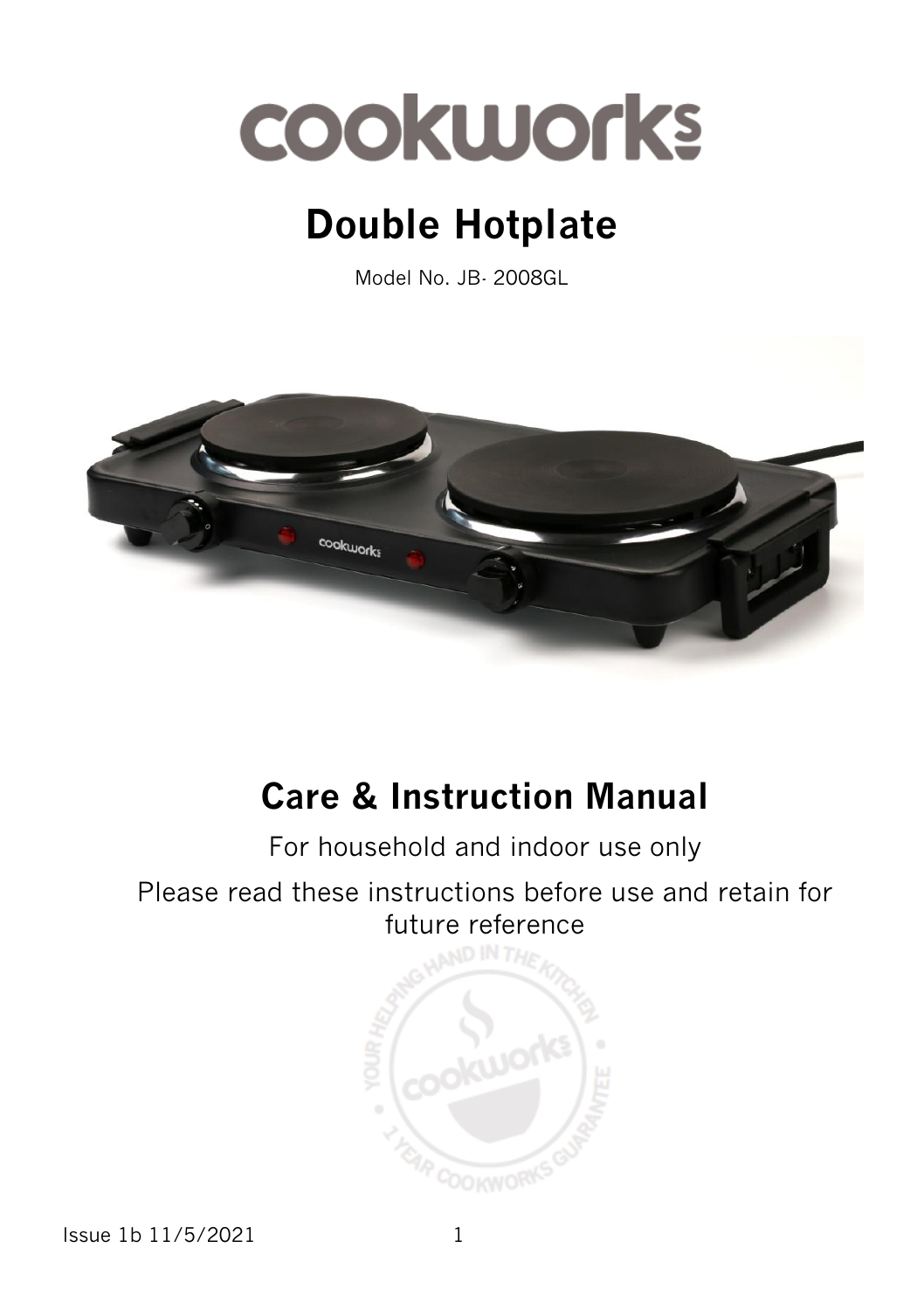## **ELECTRICAL SAFETY**

- You should only plug the appliance into a 220V‐240V AC, 50Hz supply. Connecting it to other power sources may damage the appliance and will invalidate the guarantee.
- Switch off and unplug when not in use and before cleaning the appliance.
- Keep the appliance and its cord out of reach of children less than 8 years.
- Do not allow children to use the appliance without supervision.
- This appliance can be used by children aged from 8 years and above and persons with reduced physical, sensory or mental capabilities or lack of experience and knowledge if they have been given supervision or instruction concerning use of the appliance in a safe way and understand the hazards involved. Children shall not play with the appliance. Cleaning and user maintenance shall not be made by children unless they are older than 8 and supervised.
- Keep cable, plug and appliance dry and away from areas where it is likely to get splashed. Never immerse in water. Never clean with a steam cleaner.
- Do not pull on the cable to disconnect from mains supply.
- Do not operate the appliance if damaged or after it malfunctions. In the event the supply cord is damaged, in order to avoid a hazard it must only be replaced by a qualified service engineer, with a suitably approved part.
- This appliance must be positioned so that the plug is accessible and the plug socket is within easy reach of the power cord.
- This appliance must be plugged into an earthed socket outlet.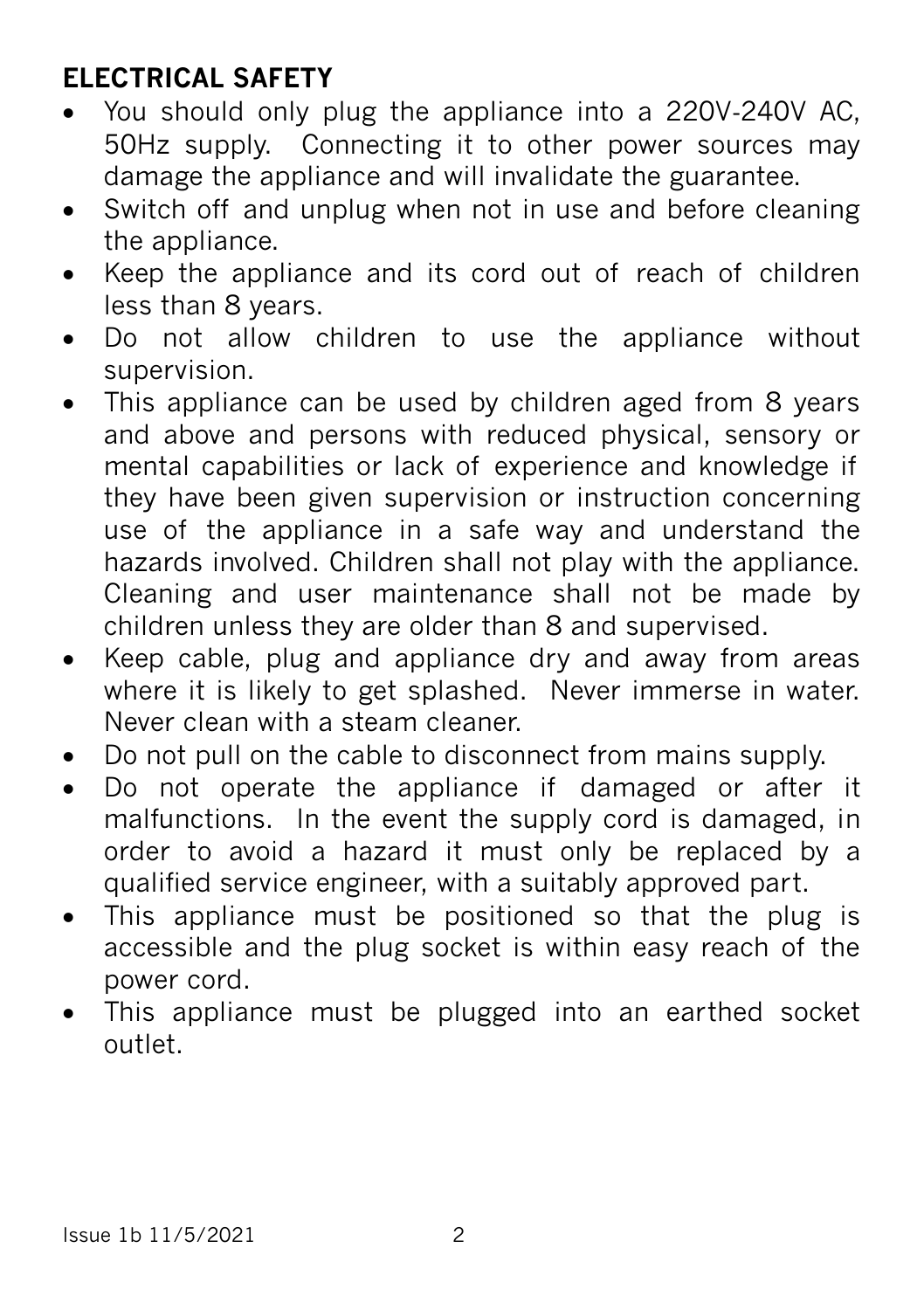## **WARNING!**

- This appliance is intended exclusively for use in domestic households. It is not suitable for commercial use.
	- The surfaces of the hotplate and the containers used on it will become hot during and immediately after use; wear oven gloves when handling. Note the hotplate is subject to residual heat after use. Do not touch.
- Unattended cooking on a hob with fat or oil can be dangerous and may result in fire.NEVER try to extinguish a fire with water, but switch off the appliance and then cover the flame e.g. with a lid or fire blanket.
- Danger of fire; do not store items on the cooking surfaces.
- Do not use the hotplate on, near or under flammable or heat sensitive items.
- CAUTION: The cooking process has to be supervised. A short term cooking process has to be supervised continuously.
- Do not cover and allow the hotplate to cool fully before storing.
- Do not operate the hotplate using a timer or separate remote control.
- Do not use an extension cord with this appliance.
- Only use for intended purpose cooking food for short intervals (e.g. less than one hour). This appliance can cause personal injury if misused.
- Always place food to be cooked into a pan. NEVER cook food directly on the hotplate.
- **NEVER lift the hotplate by the handles when it is in use or when there is cookware on the hotplate.**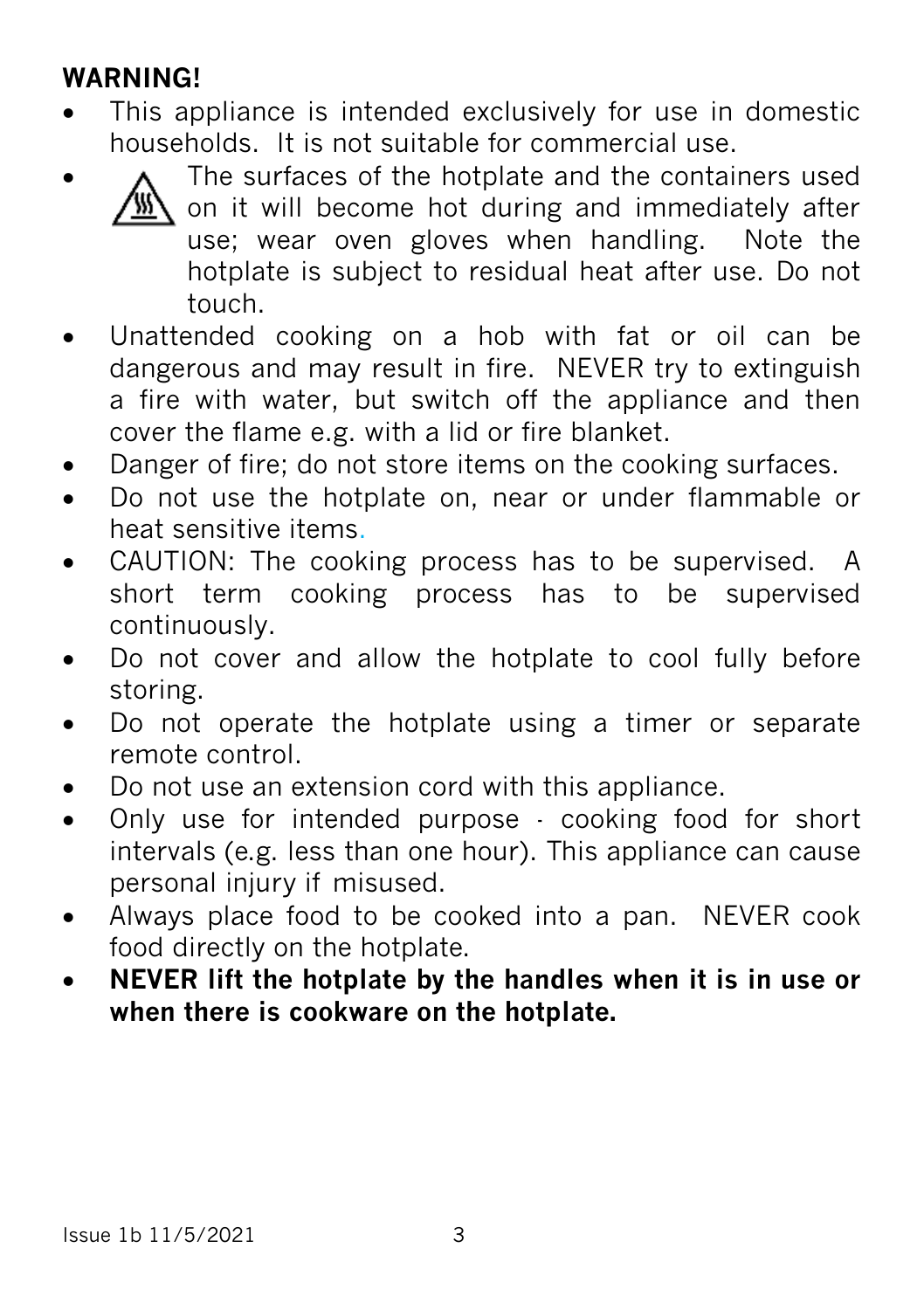# **FOOD SAFETY**

- Thoroughly defrost frozen meat, poultry, fish and seafood in the refrigerator before cooking unless cooking from frozen advice is provided by the food packaging.
- Keep raw meat and poultry separate from cooked foods.
- Always wash hands after handling raw meat and poultry, before handling any ready to eat foods.
- Wipe and disinfect surfaces that have been in contact with raw meat and poultry.
- Use separate utensils for handling raw meat/poultry and cooked food or wash them thoroughly between use.
- To check whether meat, particularly poultry, is cooked, pierce the flesh with a skewer or fork; the juices should run clear. Ensure the product is piping hot throughout.
- Fish is cooked when it appears opaque and can be flaked easily.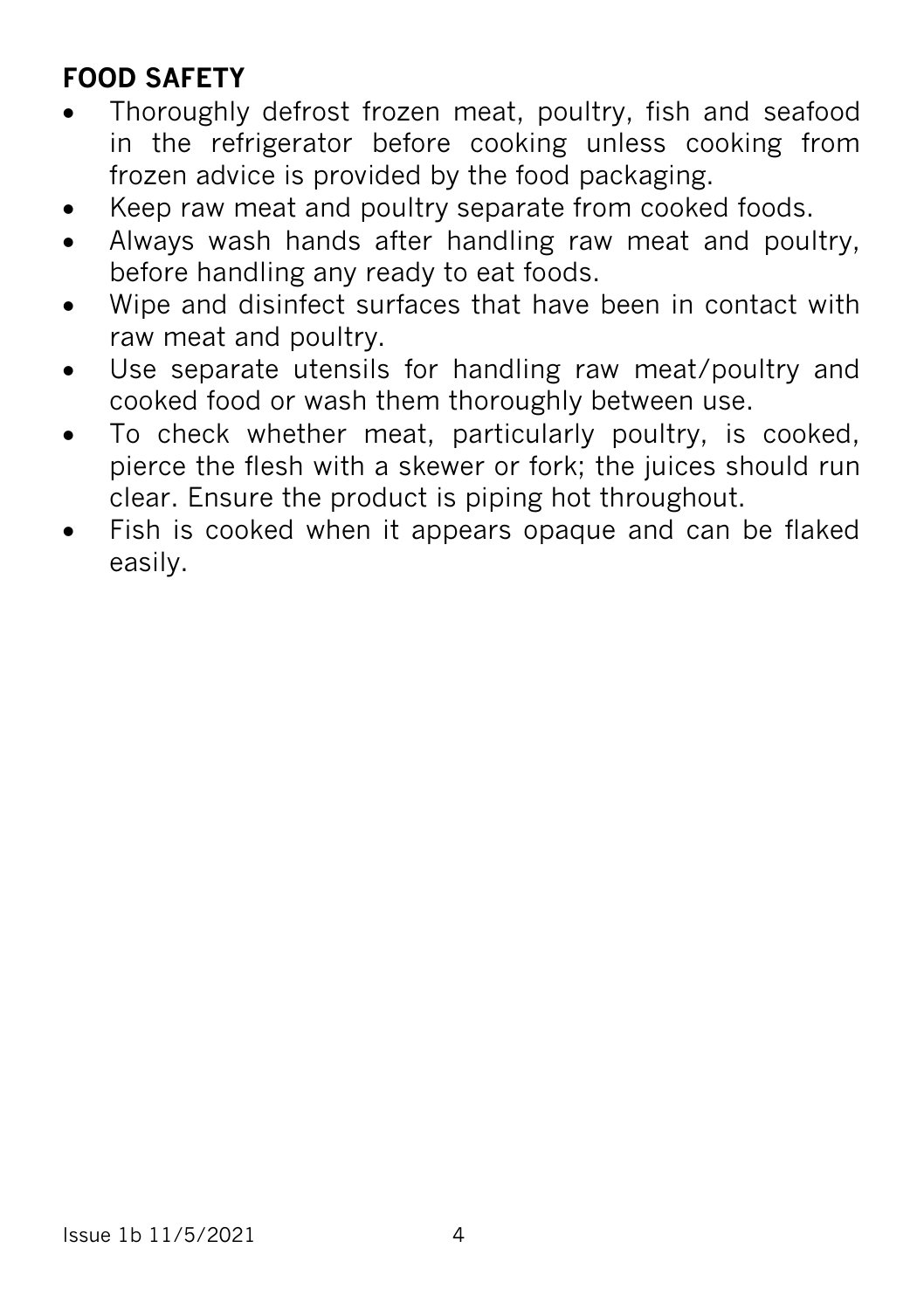**PARTS**



- 1. Small hotplate
- 2. Power cable
- 3. Large hotplate
- 4. Handle

5. Feet

6. Temperature control knobs 7. Hotplate indicators 8. Air vents

#### **TIPS FOR SUCCESSFUL COOKING**

- Follow cooking instructions on food packaging.
- Turn or stir some foods halfway through cooking process.
- The cooking time will vary according to the shape, thickness and composition of the food.
- Smaller pieces will cook quicker than larger pieces. For best results, ensure pieces of food are similar in size and thickness.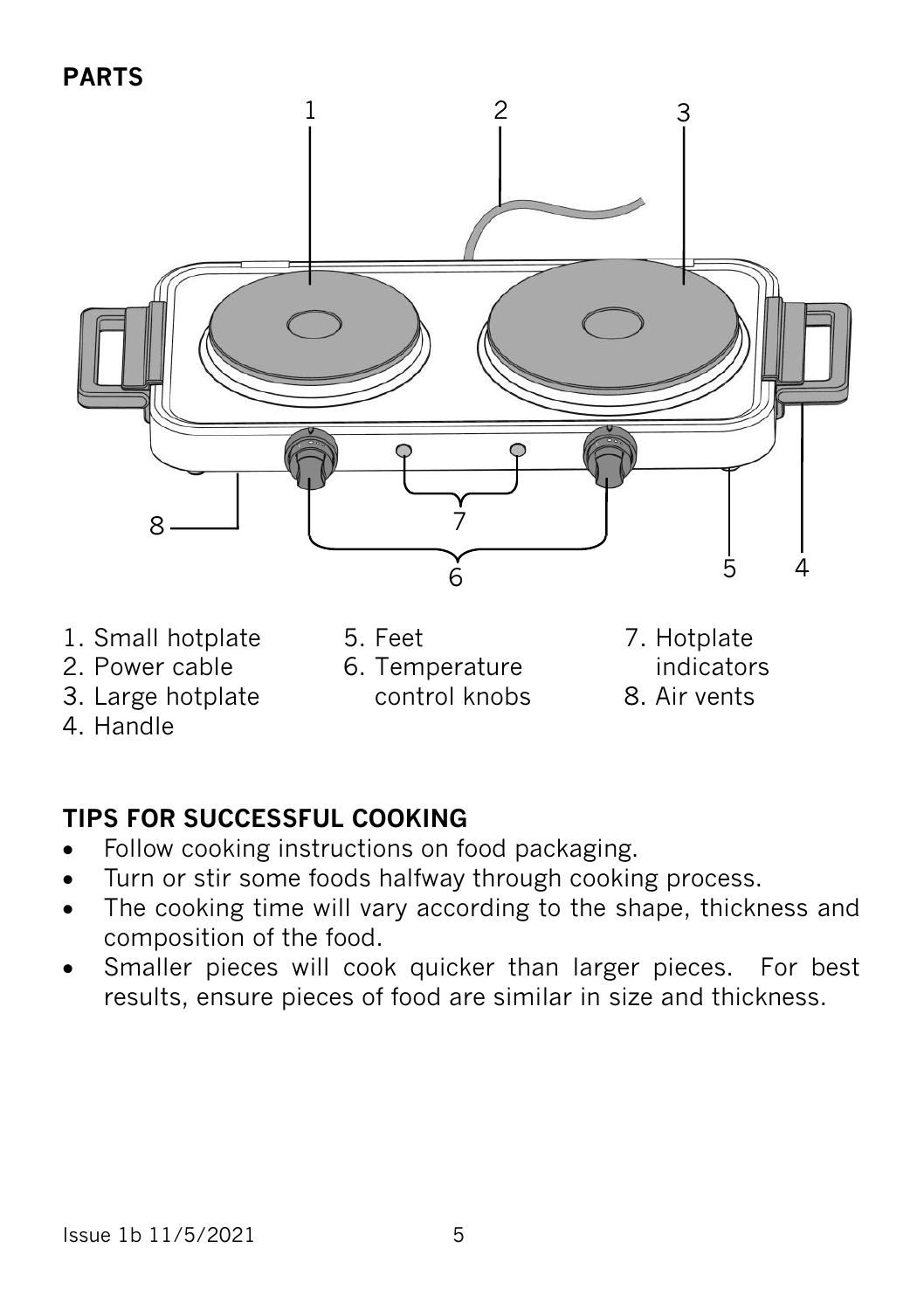#### **HOTPLATE USE**

The hotplate can be used in a similar manner to conventional electric oven hobs to fry and boil food. Both hotplates can be used at the same time. The small hotplate is suitable for pans up to a maximum of 15cm and a capacity of 1 litre. The large hotplate is suitable for pans up to a maximum of 18cm and 3litre capacity. Both should be used for cooking intervals of less than one hour.

- 1. Unpack and dispose of all packaging safely.
- 2. Place the hotplate on a stable, flat, heat resistant surface and away from any flammable materials. Check that the control knob is in the off (0) position.
- 3. Fully unwind the cable and plug in. For safety do not allow the cable to dangle over the edge of units.
- 4. Turn the control knob and select the desired hotplate power. 1 is the lowest setting suitable for keeping a pot at a simmer. 5 is the highest setting suitable for use when bringing a pot to a boil or when using a large pan.
- 5. The hotplate indicator will **illuminate** when the hotplate is in heating mode and **extinguish** when it has reached the desired temperature. It is usual for the indicator to switch on and off during the hotplate use.
- 6. Place the food into a vessel suitable for an electric hob and fry or cook as required by your recipe.
- 7. To switch off the hotplate, turning the control knob to the off (0) position or switch off at the mains. The hotplate indicator will extinguish.

Notes:

- Some smoke or odour may be emitted when the hotplate is first used. To eliminate any manufacturing residues, open the room window, place a saucepan of water on each hotplate and operate at the maximum setting for 10 minutes. Clean the hotplate in accordance with the cleaning section of these instructions.
- Some discolouration of the paint surrounding the hob may occur after prolonged use. This is normal and is due to the high temperature generated by the hob and may be exacerbated by using oversized pans.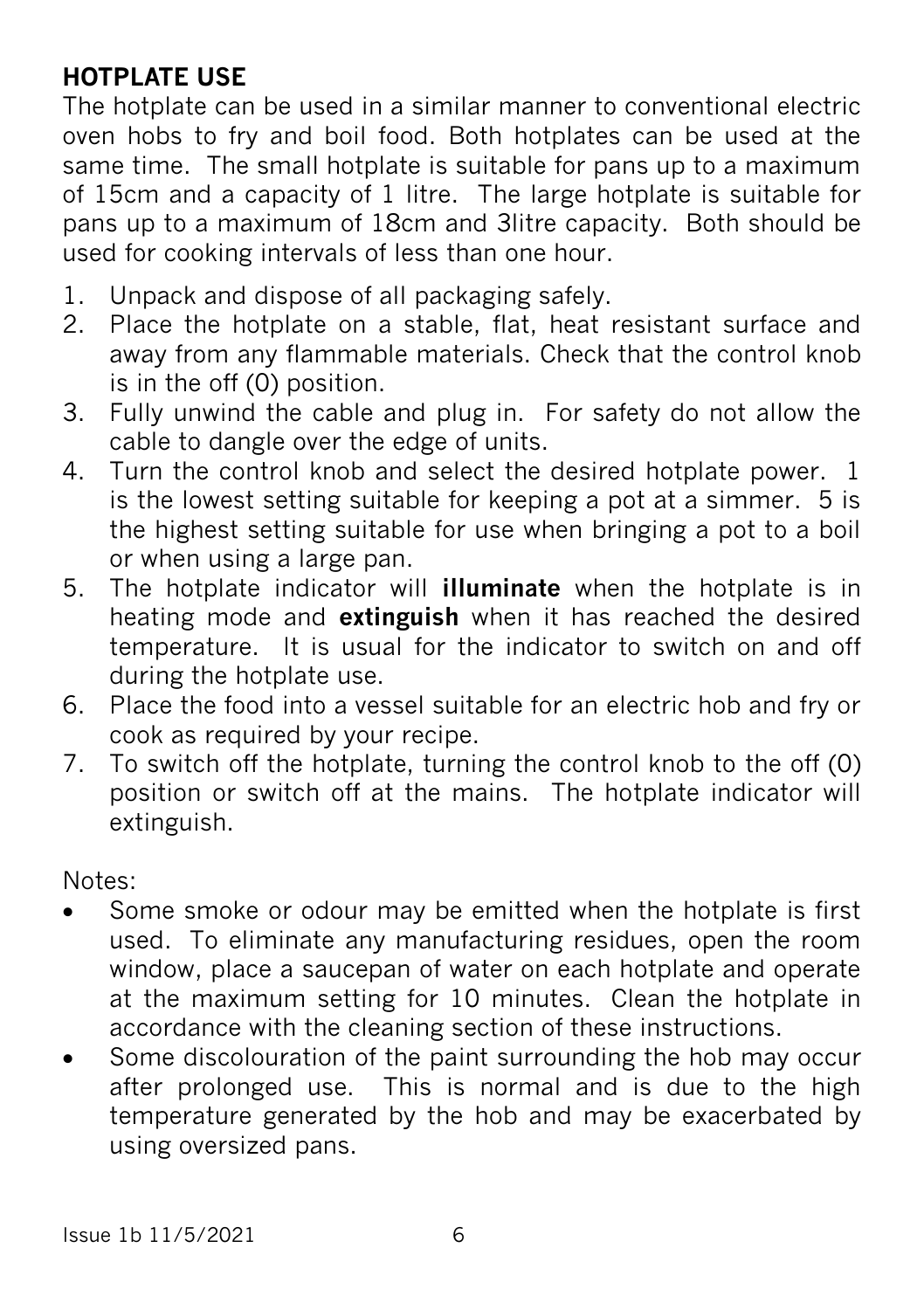#### Issue 1b 11/5/2021 7

#### **TIPS FOR EFFICIENT HOB USE**

- Do not operate the hob for an extended time without a pan on the hotplate (fig. 1).
- Use pans with flat bottoms (fig. 2). Uneven or thin bottomed pans will waste energy, are slow to cook, can rock and overbalance. **Fig. 2**
- Use pans that are the same size or slightly larger than the hotplate (fig. 3). Smaller pans waste energy and oversized pans can overheat the hob and cause cracks and damage.
- Ensure the pan base is dry and avoid placing wet lids on hotplates (fig. 4).



#### **CLEANING**

Clean the hotplate after each use.

- 1. Switch off and unplug the hotplate and allow it to cool completely.
- 2. After the hotplate is cooled completely, wipe surfaces of the hotplate with a soft damp cloth and dry surfaces with a soft dry cloth.
- 3. Do not use strong detergents or abrasives, as these may dull or scratch the surface. Do not immerse in water. Do not use a steam cleaner.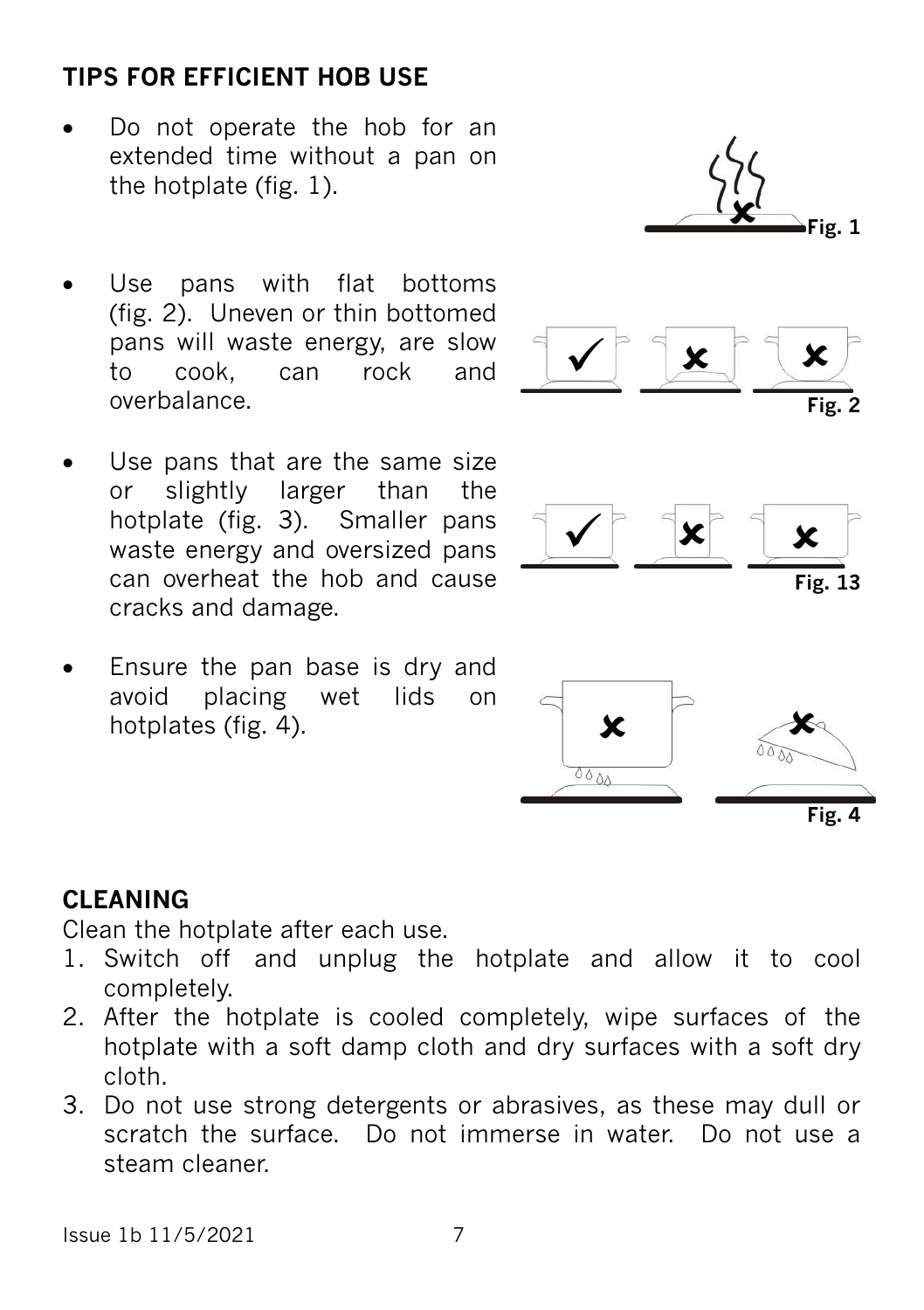### **TECHNICAL SPECIFICATION**

| Cookworks Double hotplate |         |   |                                 |  |
|---------------------------|---------|---|---------------------------------|--|
| Model                     |         |   | <b>JB-2008GL</b>                |  |
| Rated                     | Voltage | & | $220 - 240V \sim 50.60Hz$       |  |
| Frequency                 |         |   |                                 |  |
| Rated Power Input         |         |   | 2500W                           |  |
| Class rating              |         |   | 1 (earthed)                     |  |
| <b>BS 1362 fuse</b>       |         |   | 13A                             |  |
| Product dimensions        |         |   | 56.5x27x7cm (handle unfolded)   |  |
| (external)                |         |   | 50.5 x 27 x 7cm (handle folded) |  |
| Product weight (net)      |         |   | 3.57 kg approx.                 |  |

| Complies with EU directive 2009/125/EC - Reg. No 66/2014                                                                  |                       |                            |  |  |
|---------------------------------------------------------------------------------------------------------------------------|-----------------------|----------------------------|--|--|
| Type of hob                                                                                                               | Electrical            |                            |  |  |
| Number of cooking zones                                                                                                   | 2                     |                            |  |  |
| Heating technology                                                                                                        | Solid Plate           |                            |  |  |
| Cooking zone diameter $(\emptyset)$                                                                                       | Right hob<br>Left hob | 18.5 cm<br>15,5cm          |  |  |
| Energy consumption per<br>cooking zone<br>EC <sub>electric cooking</sub>                                                  | Right hob<br>Left hob | 194.3 Wh/kg<br>185.7 Wh/kg |  |  |
| Energy consumption for the<br>hob EC <sub>electric hob</sub>                                                              | 190,0 Wh/kg           |                            |  |  |
| Test Method: EN 60350-2:2018. Household electric cooking<br>appliances · Part 2: Hobs · Methods for measuring performance |                       |                            |  |  |

# UK (E

#### **RECYCLING ELECTRICAL PRODUCTS**

You should now recycle your waste electrical goods and in doing so help the environment.

This symbol means an electrical product should not be disposed of with normal household waste. Please ensure it is taken to a suitable facility for disposal when finished with.

Visit www.recycle-more.co.uk, click on "bank locator" and enter your postcode to find your nearest recycling site.

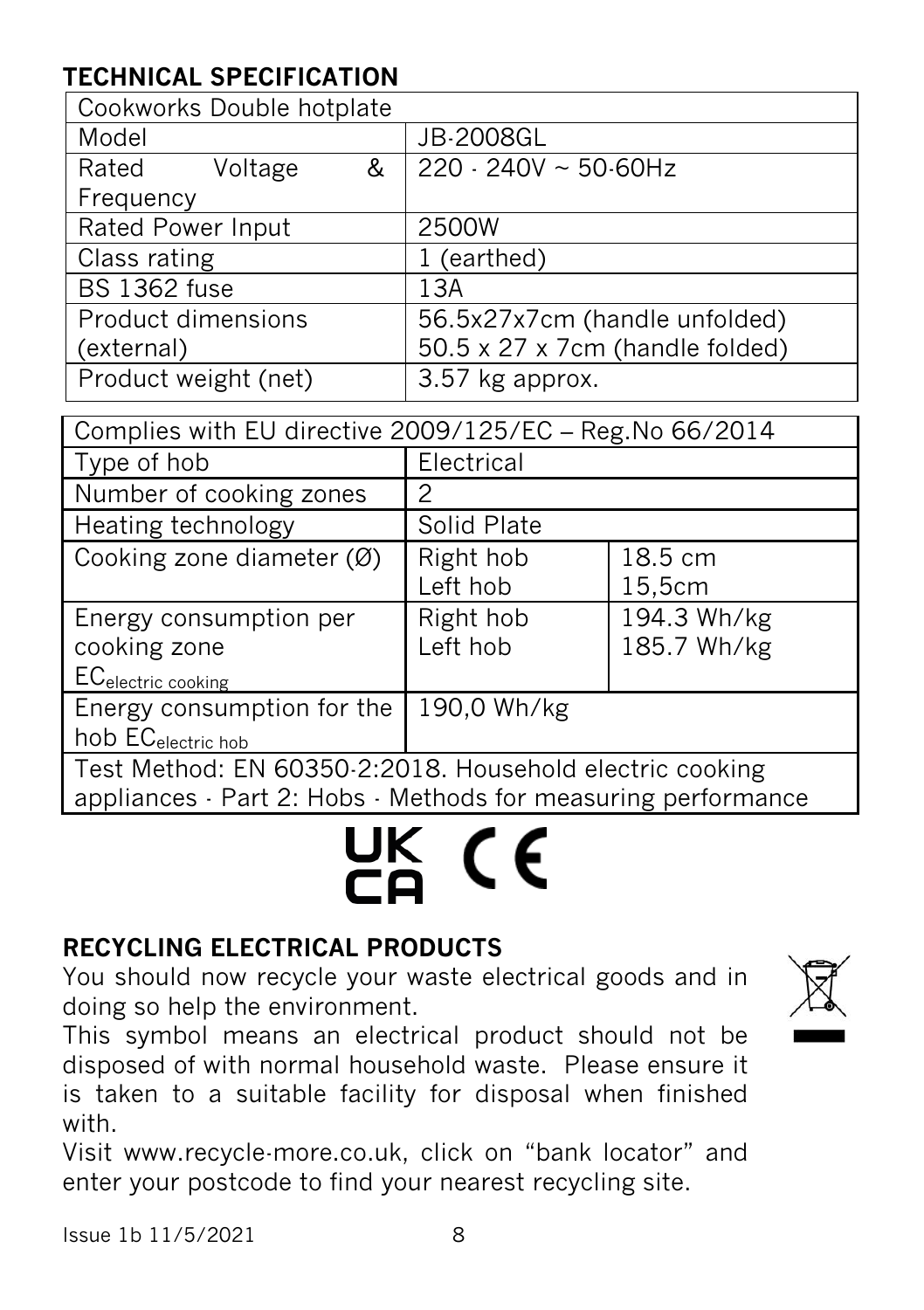#### **PLUG / WIRING ADVICE**

The wires in this mains lead are coloured in accordance with the following UK electrical code: BLUE = NEUTRAL  $BROWN = 1$  IVF

 $G$ REEN + YELLOW = EARTH

#### Non-rewireable plug

This appliance may be fitted with a "non-rewireable" plug. If you need to change the fuse in a "non‐rewireable" plug, the fuse cover must be refitted. If the fuse cover is lost or damaged, the appliance must not be used.

#### Rewireable plug

The colours of the wires in the mains lead of this appliance may not correspond with the coloured markings identifying the terminals in a rewireable plug. **Rewireable plugs should only be replaced by a suitably competent person. If in doubt, consult a qualified electrician.** 



The BLUE wire must be connected to the terminal marked with the letter N

The BROWN wire must be connected to the terminal marked with the letter L

The GREEN & YELLOW wire must be connecting to the terminal marked with the letter E or the earth symbol  $\bigoplus$ .

| Produced in China. | Argos Limited, 489-499 Avebury Boulevard,<br>Milton Keynes, MK9 2NW.<br>Argos (N.I.) Ltd, Forestside Shopping Centre,<br>Upper Galwally, Belfast, United Kingdom, BT8<br>6FX. |
|--------------------|-------------------------------------------------------------------------------------------------------------------------------------------------------------------------------|
|                    | Argos Distributors (Ireland) Limited, Unit 7,<br>Ashbourne Retail Park, Ballybin Road,<br>Ashbourne, County Meath, Ireland<br>www.argos.co.uk/cookworks<br>Tel: 0345 640 3030 |